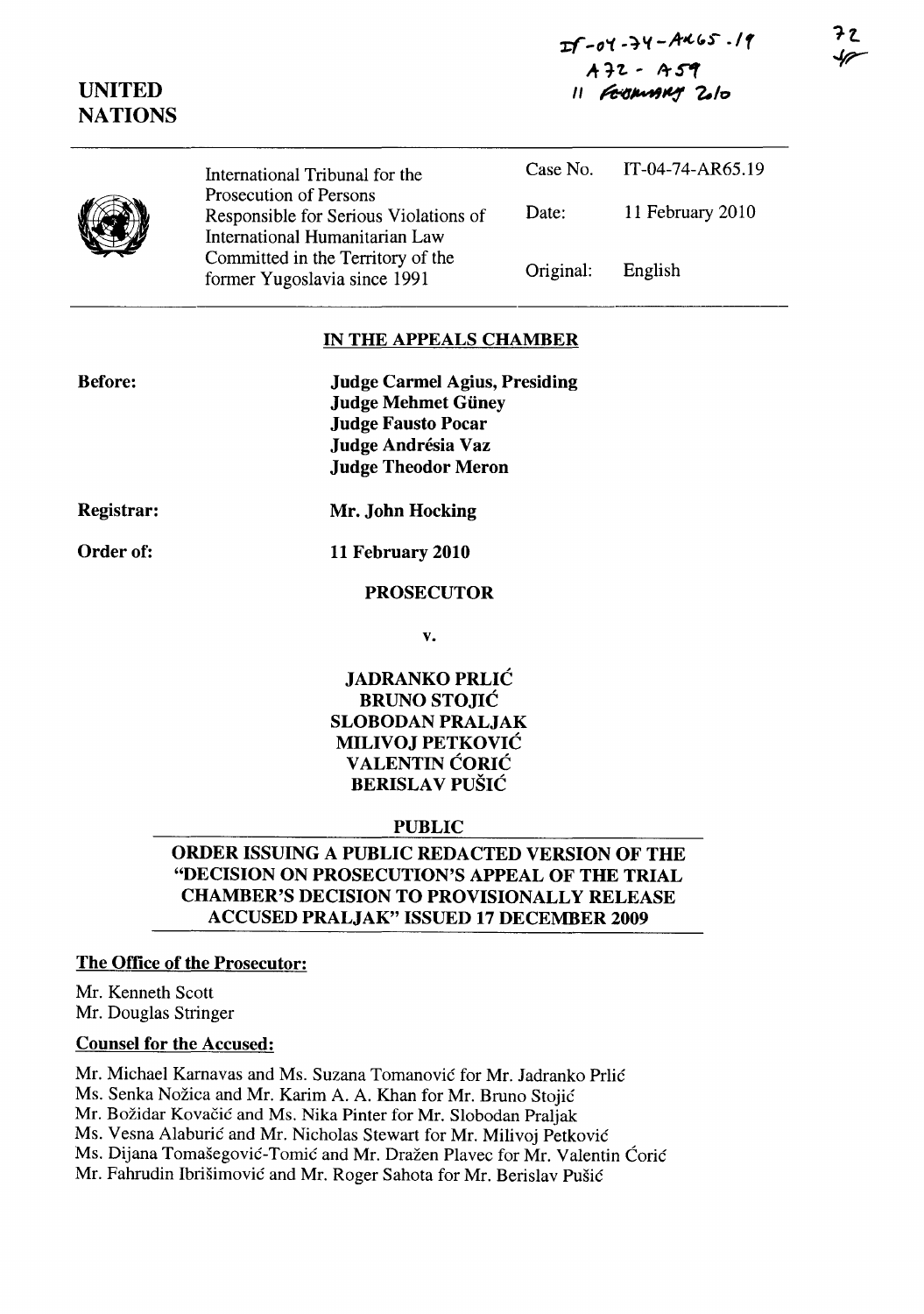**THE APPEALS CHAMBER** of the International Tribunal for the Prosecution of Persons Responsible for Serious Violations of International Humanitarian Law Committed in the Territory of the fonner Yugoslavia since 1991 ("Tribunal");

**NOTING** the "Decision on Prosecution's Appeal of the Trial Chamber's Decision to Provisionally Release Accused Praljak", issued confidentially on 17 December 2009 ("Decision");

**CONSIDERING** that some of the information contained in the Decision is to remain confidential;

**HEREBY ISSUES** a public redacted version of the Decision.

Done in English and French, the English text being authoritative.

 $\ddot{\phantom{0}}$ 

Judge Carmel Agius Presiding

Dated this eleventh day of February 2010 At The Hague The Netherlands

**[Seal of the Tribunal]**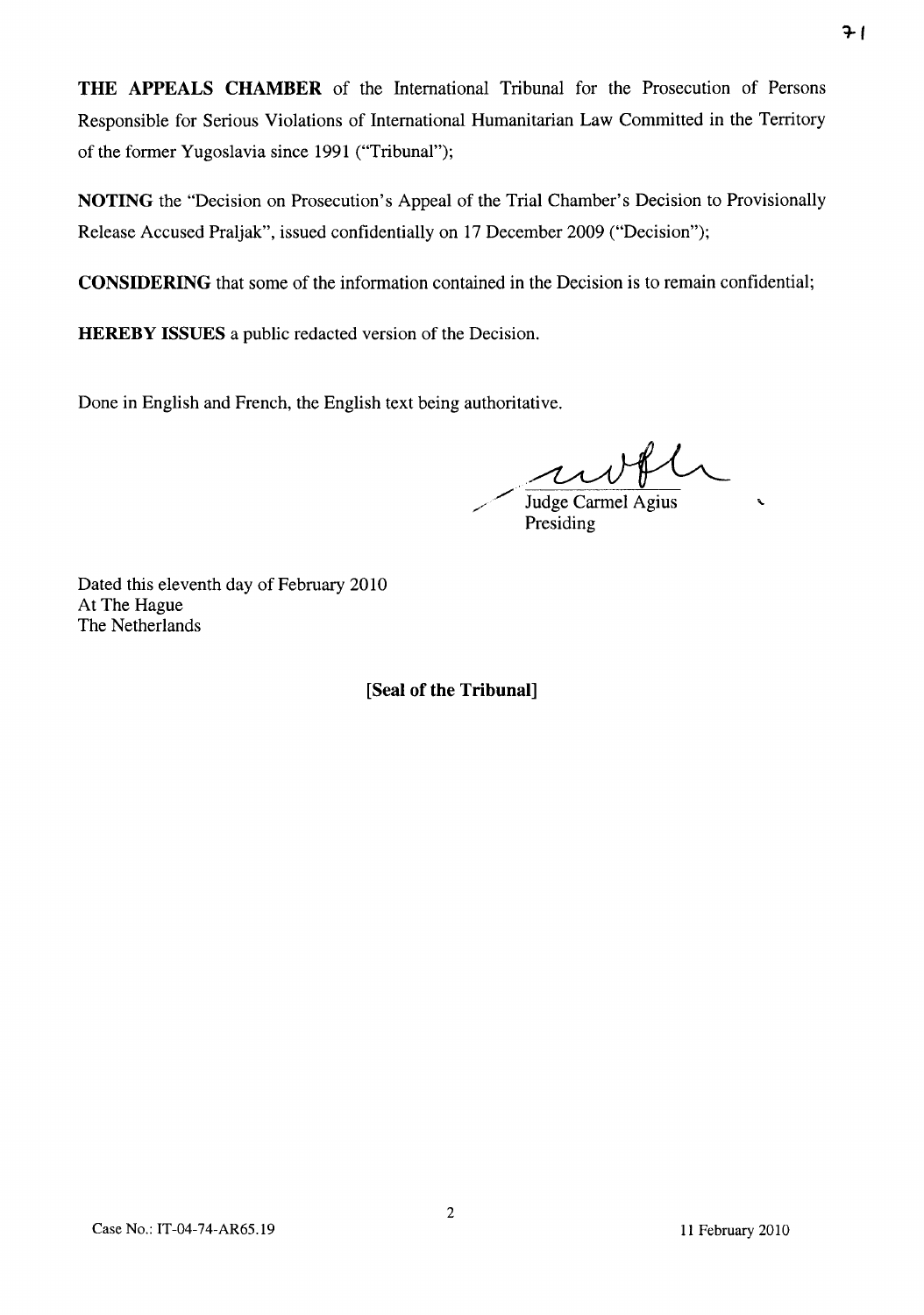# UNITED NATIONS

| International Tribunal for the                                                                    |           | Case No. IT-04-74-AR65.19 |
|---------------------------------------------------------------------------------------------------|-----------|---------------------------|
| Prosecution of Persons<br>Responsible for Serious Violations of<br>International Humanitarian Law | Date:     | 17 December 2009          |
| Committed in the Territory of the<br>former Yugoslavia since 1991                                 | Original: | English                   |

## IN THE APPEALS CHAMBER

| <b>Judge Carmel Agius, Presiding</b> |  |
|--------------------------------------|--|
| <b>Judge Mehmet Güney</b>            |  |
| <b>Judge Fausto Pocar</b>            |  |
| Judge Andrésia Vaz                   |  |
| <b>Judge Theodor Meron</b>           |  |

Registrar:

Before:

Decision of:

Mr. John Hocking

17 December 2009

#### PROSECUTOR

v.

JADRANKO PRLIC BRUNO STOJIC SLOBODAN PRALJAK MILIVOJ PETKOVIC **VALENTIN CORIC** BERISLAV PUŠIĆ

#### PUBLIC REDACTED VERSION

## DECISION ON PROSECUTION'S APPEAL OF THE TRIAL CHAMBER'S DECISION TO PROVISIONALLY RELEASE ACCUSED PRALJAK

#### The Office of the Prosecutor:

Mr. Kenneth Scott Mr. Douglas Stringer

### Counsel for the Accused:

Mr. Michael Karnavas and Ms. Suzana Tomanović for Mr. Jadranko Prlić

Ms. Senka Nožica and Mr. Karim A. A. Khan for Mr. Bruno Stojić

Mr. Božidar Kovačić and Ms. Nika Pinter for Mr. Slobodan Praljak

Ms. Vesna Alaburić and Mr. Nicholas Stewart for Mr. Milivoj Petković

Ms. Dijana Tomašegović-Tomić and Mr. Dražen Plavec for Mr. Valentin Ćorić

Mr. Fahrudin Ibrišimović and Mr. Roger Sahota for Mr. Berislav Pušić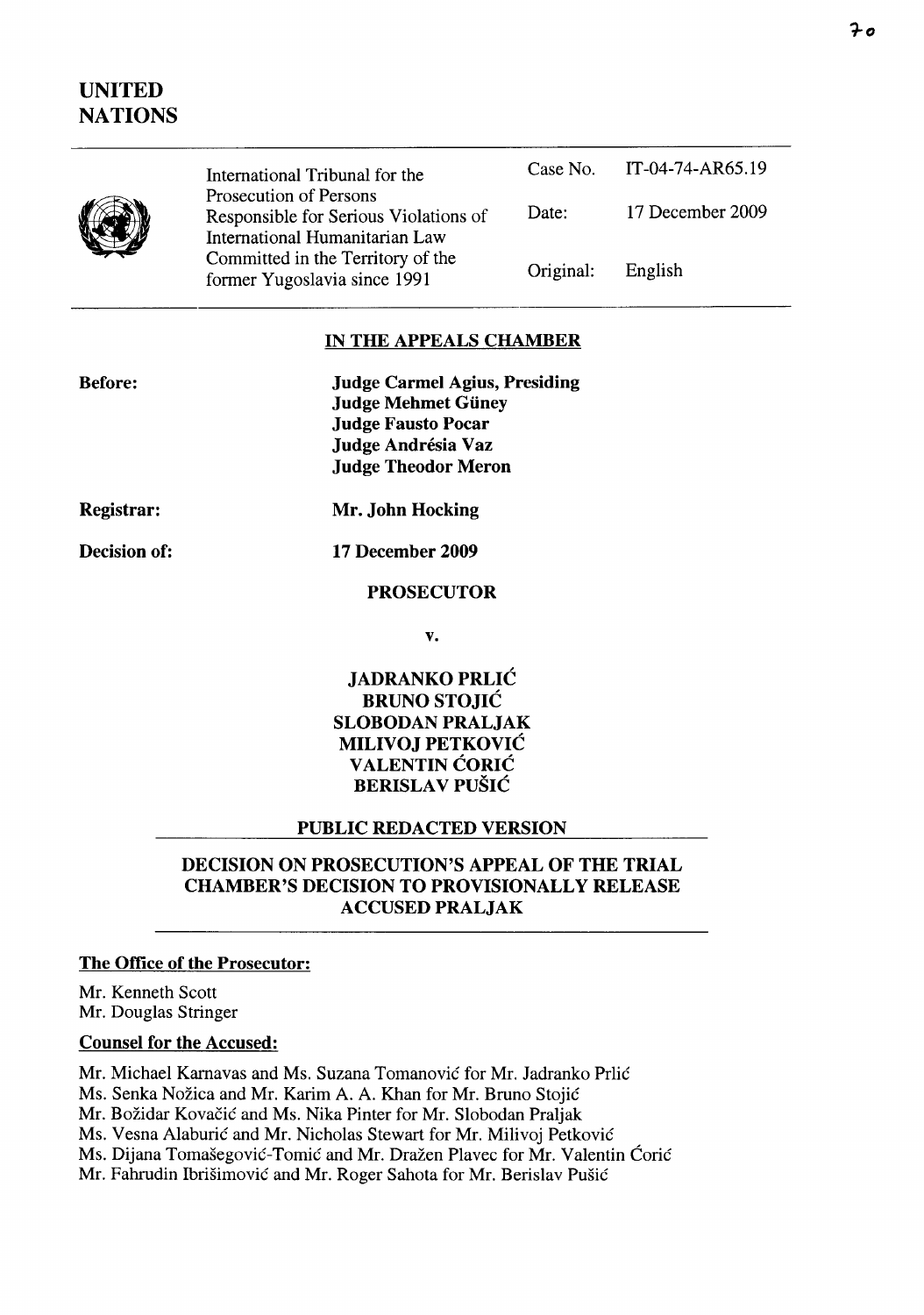1. The Appeals Chamber of the International Tribunal for the Prosecution of Persons Responsible for Serious Violations of International Humanitarian Law Committed in the Territory of the former Yugoslavia since 1991 ("Appeals Chamber" and "Tribunal", respectively) is seized of the "Prosecution Appeal of the Trial Chamber's 4 December 2009 Decision to Provisionally Release Accused Praljak During the Winter Recess 2009-2010" ("Appeal") filed confidentially on 7 December 2009 against the *"Décision relative à la demande de mise en liberté provisoire déposée par l'accuse Praljak"* ("Impugned Decision") issued confidentially by Trial Chamber **III** ("Trial Chamber") on 4 December 2009.<sup>1</sup> Slobodan Praljak ("Praljak") filed a confidential response on 11 December 2009 ("Response").<sup>2</sup> The Office of the Prosecutor ("Prosecution") filed a confidential reply on 15 December 2009 ("Reply").<sup>3</sup>

## **I. BACKGROUND**

2. On 3 November 2009, Praljak filed a confidential motion, with seven confidential annexes, requesting provisional release on humanitarian grounds ("Motion").<sup>4</sup> On 12 November 2009, the Prosecution filed a confidential response opposing the Motion and requesting a stay of the decision in case the Trial Chamber granted the Motion.<sup>5</sup> Pursuant to a request from the Trial Chamber,<sup>6</sup> the Registry filed a confidential submission on 12 November 2009 transmitting a report from the United Nations Detention Unit ("UNDU") Medical Officer concerning the state of Praljak's health ("Medical Report"). $<sup>7</sup>$ </sup>

3. On 4 December 2009, the Trial Chamber granted the Motion, finding that Praljak did not pose a flight risk or threat to any victims, witnesses or other persons and that there were sufficiently

 $<sup>1</sup>$  The English translation was filed on 11 December 2009.</sup>

<sup>&</sup>lt;sup>2</sup> Slobodan Praljak's Response to the Prosecution Appeal of the Trial Chamber's 4 December 2009 Decision to Provisionally Release Slobodan Praljak, filed confidentially on 11 December 2009.

<sup>&</sup>lt;sup>3</sup> Prosecution Reply to the Praljak Response in Respect of the Prosecution Appeal of the Trial Chamber's 4 December 2009 Decision to Provisionally Release Accused Praljak During the Winter Recess 2009-2010, filed confidentially on 15 December 2009. *See also* Corrigendum to Prosecution Reply to the Praljak Response in Respect of the Prosecution Appeal of the Trial Chamber's 4 December 2008 [sic] Decision to Provisionally Release Accused Praljak During the Winter Recess 2009-2010, filed confidentially on 16 December 2009.

<sup>4</sup>*Prosecutor v. ladranko Prlic et al.,* Case No. IT-04-74-T, Slobodan Praljak's Motion for Provisional Release, filed confidentially on 3 November 2009. *See also* Slobodan Praljak's Request for Leave to Reply to the Prosecution's Response to Slobodan Praljak's Motion for Provisional Release dated 3 November 2009 and Slobodan Praljak's Reply to the Prosecution Response", filed confidentially on 13 November 2009. The Appeals Chamber notes that leave to reply was denied by the Trial Chamber, see Impugned Decision, para. 28, disposition.

*<sup>5</sup> Prosecutor v. ladranko Prlic et aI.,* Case No. IT-04-74-T, Prosecution Response to Slobodan Praljak's Motion for Provisional Release dated 3 November 2009, filed confidentially on 12 November 2009. *See also* Supplement to the Prosecution's Response to Slobodan Praljak's Motion for Provisional Release dated 3 November 2009, filed confidentially on 13 November 2009.

Impugned Decision, para. 4.

<sup>7</sup>*Prosecutor v. ladranko Prlic et al.,* Case No. IT-04-74-T, Registry Submission Pursuant to Rule 33 (B) Concerning Medical Report, filed confidentially on 12 November 2009.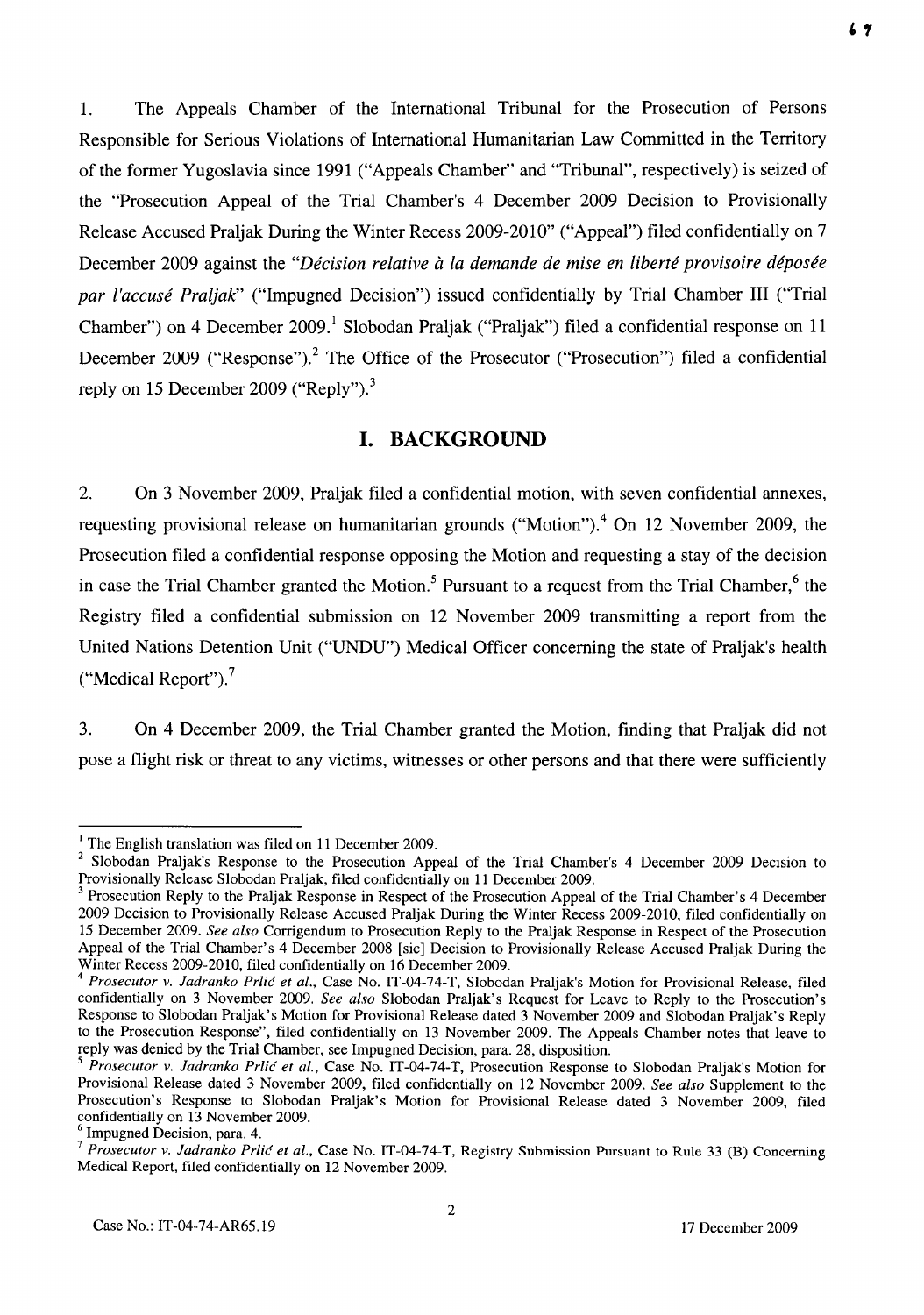compelling humanitarian reasons to justify his provisional release.<sup>8</sup> The Trial Chamber also granted the Prosecution's request for a stay of the execution of the Impugned Decision pending appeal.<sup>9</sup>

#### **11. STANDARD OF REVIEW**

4. The Appeals Chamber recalls that an interlocutory appeal is not a *de novo* review of the Trial Chamber's decision.<sup>10</sup> The Appeals Chamber has previously held that a decision on provisional release by the Trial Chamber under Rule 65 of the Rules of Procedure and Evidence ("Rules") is a discretionary one.<sup>11</sup> Accordingly, the relevant inquiry is not whether the Appeals Chamber agrees with that discretionary decision but whether the Trial Chamber has correctly exercised its discretion in reaching that decision.<sup>12</sup>

5. **In** order to successfully challenge a discretionary decision on provisional release, a party must demonstrate that the Trial Chamber has committed a "discernible error".<sup>13</sup> The Appeals Chamber will only overturn a Trial Chamber's decision on provisional release where it is found to be (1) based on an incorrect interpretation of governing law; (2) based on a patently incorrect conclusion of fact; or (3) so unfair or unreasonable as to constitute an abuse of the Trial Chamber's discretion.<sup>14</sup> The Appeals Chamber will also consider whether the Trial Chamber has given weight to extraneous or irrelevant considerations or has failed to give weight or sufficient weight to relevant considerations in reaching its decision.<sup>15</sup>

#### **Ill. APPLICABLE LAW**

6. Pursuant to Rule 65(A) of the Rules, once detained, an accused may not be provisionally released except upon an order of a Chamber. Under Rule 65(B), a Chamber may grant provisional release only if it is satisfied that, if released, the accused will appear for trial and will not pose a danger to any victim, witness or other person, and after having given the host country and the State to which the accused seeks to be released the opportunity to be heard.<sup>16</sup>

<sup>8</sup> Impugned Decision, paras 33-35, 42, 45.

<sup>&</sup>lt;sup>9</sup> Impugned Decision, para. 48.

<sup>&</sup>lt;sup>10</sup> Prosecutor v. Vujadin Popović et al., Case No. IT-05-88-AR65.10, Decision on Radivoje Miletić's Appeal Against Decision on Miletic's Motion for Provisional Release, 19 November 2009 (public redacted version) *("Popovic 19*  November Decision"), para. 4 and references cited therein; *Prosecutor v. ladranko Prlic et al.,* Case No. IT-04-74- AR65.17, Decision on Prosecution's Appeal Against Decision on Prlic's Motion for Provisional Release, 23 July 2009 (public redacted version) *("Prlic* 23 July Decision"), para. 3 and references cited therein.

*Id.*  $12 \frac{1}{1}$ .

<sup>&</sup>lt;sup>13</sup> *Popović* 19 November Decision, para. 5; *Prlić* 23 July Decision, para. 4.  $^{14}$ *Id.* 

 $\overline{\phantom{a}}^{15}$ *Id.* 

<sup>16</sup>*Popovic* 19 November Decision, para. 6; *Prlic* 23 July Decision, para. 5.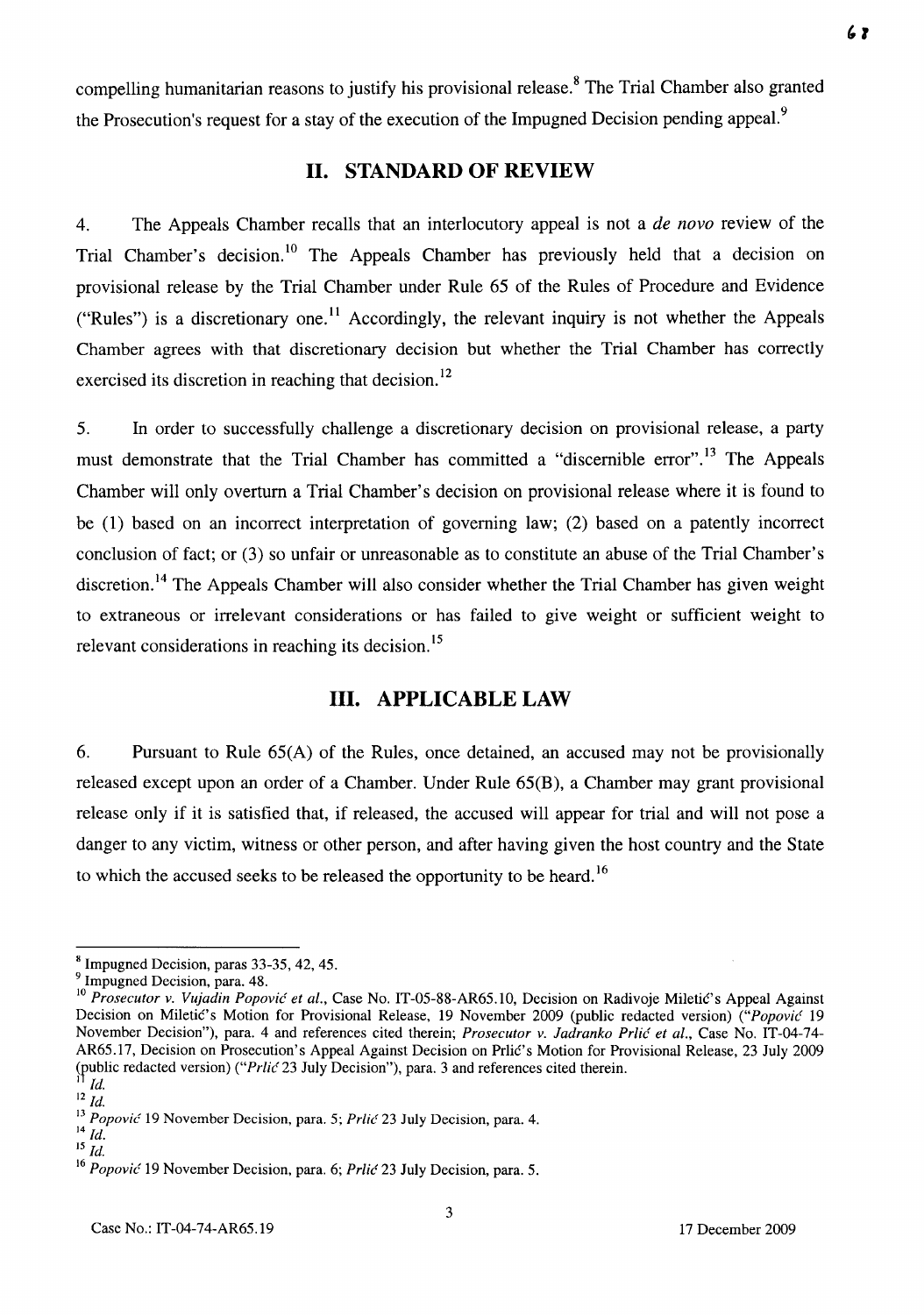7. In deciding whether the requirements of Rule 65(B) of the Rules have been met, a Trial Chamber must consider all relevant factors that a reasonable Trial Chamber would have been expected to take into account before coming to a decision. It must then provide a reasoned opinion indicating its view on those relevant factors.<sup>17</sup> What these relevant factors are, as well as the weight to be accorded to them, depends upon the particular circumstances of each case.<sup>18</sup> This is because decisions on motions for provisional release are fact intensive and cases are considered on an individual basis in light of the particular circumstances of the individual accused. 19 The Trial Chamber is required to assess these circumstances not only as they exist at the time when it reaches its decision on provisional release but also, as much as can be foreseen, at the time the accused is expected to return to the Tribunal.<sup>20</sup> If the Trial Chamber is satisfied that the requirements of Rule 65(B) have been met, it has discretion as to whether or not to grant provisional release to an accused.<sup>21</sup> Finally, an application for provisional release brought at a late stage of proceedings, and in particular after the close of the Prosecution case, should only be granted when sufficiently compelling humanitarian reasons exist, $^{22}$  Judge Güney dissenting.

## **IV. DISCUSSION**

8. At the core of this appeal is whether there are sufficiently compelling humanitarian reasons to justify granting Praljak provisional release at this stage of the proceedings. The humanitarian grounds advanced by Praljak concern the [REDACTED]. [REDACTED].<sup>23</sup>

9. In considering the humanitarian reasons offered by Praljak underlying his request for provisional release, the Trial Chamber noted the opinion of the Medical Officer of the UNDU, based on the examination of a consulting [REDACTED] that additional tests are needed within three months.<sup>24</sup> The Trial Chamber further noted the opinion of the reporting Medical Officer of the UNDU that (i) treatment in the Netherlands poses no medical problems; (ii) [REDACTED]; and (iii) that treatment in Zagreb presented advantages [REDACTED].<sup>25</sup>

<sup>17</sup>*Popovic* 19 November Decision, para. 7; *Prlic* 23 July Decision, para. 6. *18 Id.* 

 $19\,H$ . *20 Id.* 

<sup>21</sup>*Prosecutor* v. *Ante Gotovina et al.,* Case No. IT-06-90-AR65.3, Decision on Ivan Cermak's Appeal Against Decision on His Motion for Provisional Release, 3 August 2009, para. 6; *Prlic* 23 July Decision, para. 6.

*<sup>22</sup> Popovic* 19 November Decision, para. 7; *Prlic* 23 July Decision, para. 6.

 $^{23}$  Impugned Decision, para. 37; Appeal, para. 16; Reply, para. 4 g); Medical Report, items 1, 3.

 $^{24}$  Impugned Decision, paras 38-39, referring to the Medical Report, item 3.

<sup>&</sup>lt;sup>25</sup> Impugned Decision, paras 39-40, referring to Confidential Annex F to the Motion, items 6 and 7.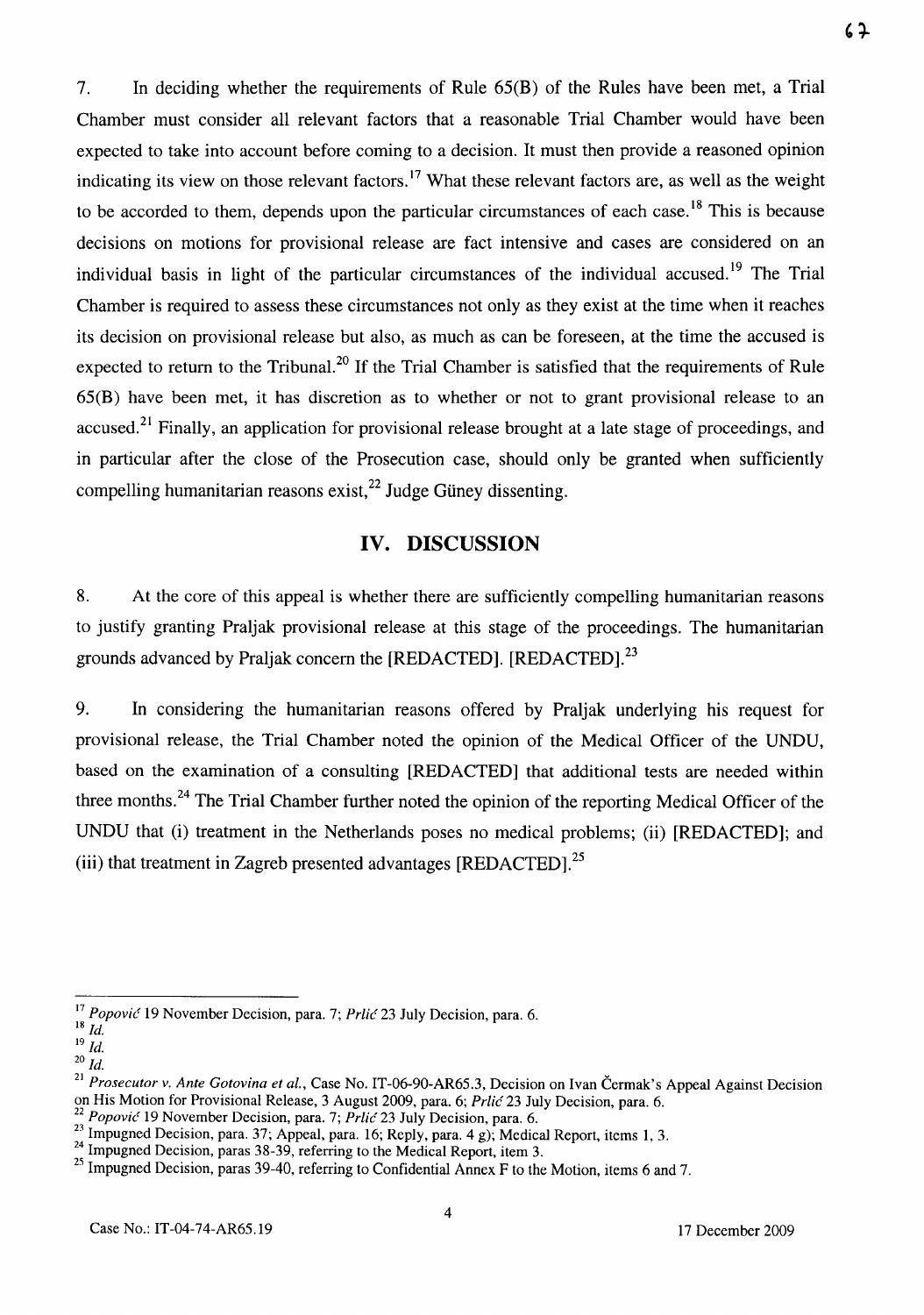10. The Trial Chamber also considered a report concerning Praljak's [REDACTED].<sup>26</sup> The Trial Chamber concluded that Praljak's [REDACTED] constituted sufficiently compelling humanitarian reasons to justify his provisional release.<sup>27</sup>

11. The Prosecution submits that the Trial Chamber committed four discernible errors in the Impugned Decision.<sup>28</sup>

## **A. Ground of Appeal 1**

12. First, the Prosecution argues that the Trial Chamber failed to correctly interpret and apply applicable law regarding obtaining medical treatment outside of The Netherlands.<sup>29</sup> The Prosecution submits that, in order to be released, an accused has the burden of showing that appropriate medical treatment is not available in The Netherlands.<sup>30</sup> By finding that treatment in Zagreb was medically preferable and advantageous, despite acknowledging that the necessary medical treatment is available in The Netherlands, the Prosecution argues that the Trial Chamber committed an error of  $law.<sup>31</sup>$ 

13. Praljak responds that the Prosecution's submission effectively eviscerates the Trial Chamber's discretion to grant provisional release.<sup>32</sup> Praljak submits that the Trial Chamber's finding that the medically preferable treatment was available in Zagreb was based on documented fact, not incorrect interpretation of governing law.<sup>33</sup> Praljak argues that if an accused is required to demonstrate that medical care in his or her home country is superior to that available in The Netherlands, as alleged by the Prosecution, provisional release for medical concerns could rarely be granted. 34 Further, Praljak asserts that the jurisprudence of the Tribunal indicates that continuation of care in the home country of an accused and the effect of detention on health can support provisional release.<sup>35</sup> Finally, Praljak submits that the deprivation of medical care of an unconvicted detainee [REDACTED] would be a violation of his right to health.<sup>36</sup>

<sup>&</sup>lt;sup>26</sup> Impugned Decision, para. 41, referring to Confidential Annex D to the Motion.

<sup>&</sup>lt;sup>27</sup> Impugned Decision, para. 42.

 $28$  Appeal, para. 2.

 $29$  Appeal, paras 2(i), 15; Reply, paras 13-14.

<sup>&</sup>lt;sup>30</sup> Appeal, paras 2(i), 15; Reply, paras 9-10; relying on *Prosecutor v. Jovica Stanišić and Franko Simatović*, Case No. IT-03-69-AR65.4, Decision on Prosecution Appeal of Decision on Provisional Release and Motions to Present Additional Evidence Pursuant to Rule 115, 26 June 2008 (confidential) *("Stanišić Appeal Decision"*), para. 68. <sup>31</sup> Appeal, paras 17-20; Reply, paras 12-13.

 $32$  Response, para. 9.

<sup>33</sup> Response, para. 8.

 $34$  Response, paras 16-17.

<sup>35</sup> Response, paras 12-l3, 18.

<sup>36</sup> Response, paras 22-23.

Case No.: IT-04-74-AR65.19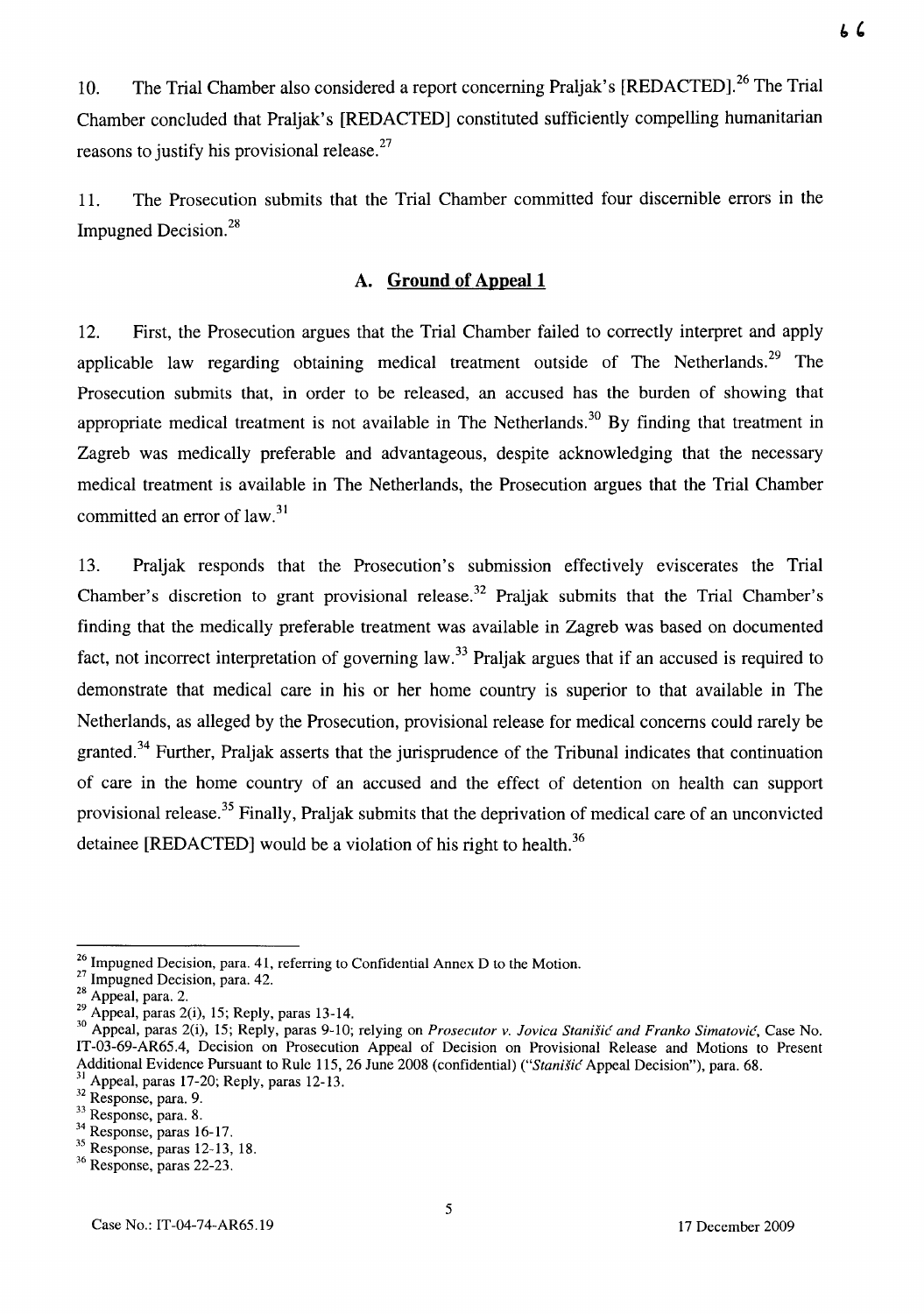14. The Appeals Chamber recalls that in the context of an application for provisional release on medical grounds, the availability of medical care in The Netherlands is a relevant factor in establishing whether sufficiently compelling humanitarian grounds exist for the release.<sup>37</sup> At issue is not simply the availability of treatment, but of appropriate treatment.<sup>38</sup> In the present circumstances, the Trial Chamber did not incorrectly interpret governing law when it considered a variety of factors in order to determine the most appropriate treatment; namely, the availability of testing in The Netherlands as well as the opinion of two doctors from the UNDU. The Appeals Chamber notes that the Medical Officer of the UNDU opined that [REDACTED].<sup>39</sup> In light of this opinion, it was well within the Trial Chamber's discretion to determine that the most appropriate treatment was available in Zagreb.

## **B. Ground of Appeal 2**

15. The Prosecution next argues that the Trial Chamber erroneously relied on the medical recommendation that Praljak's treatment should be provided within three months to justify release to Croatia, rather than ordering that treatment begin immediately in The Netherlands.<sup>40</sup> The Prosecution submits that the Trial Chamber was concerned with granting provisional release in time for the judicial recess, despite the fact that trial recess is not, standing alone, a sufficient ground to grant provisional release.<sup>41</sup> The Prosecution further notes that Praljak did not seek to have an examination immediately in The Hague after having discovered [REDACTED] in August 2009.<sup>42</sup> Rather, that Praljak waited until November 2009 to file the Motion, which the Prosecution maintains was a tactical decision designed to ensure that his medical treatment was part of a holiday package and in order to gain a longer period of provisional release.<sup>43</sup>

16. Praljak responds that it is established law that the judicial calendar may be taken into consideration when assessing a request for provisional release.<sup>44</sup> Praljak notes that the Motion did not seek provisional release within any particular period, and argues that the assertion that the Trial Chamber abused its discretion by seeking to ensure a fair and expeditious trial by taking note of the judicial calendar is without merit.<sup>45</sup>

 $65$ 

<sup>&</sup>lt;sup>37</sup> See Prosecutor v. Vujadin Popović et al., Case No. IT-05-88-AR65.8, Decision on Prosecution's Appeal Against Decision on Gvero's Motion for Provisional Release, 20 July 2009 *("Popovic* 20 July Decision"), para. 11.

<sup>38</sup>*Stanisic* Appeal Decision, para. 68; *Popovic* 20 July Decision, para. 13.

<sup>&</sup>lt;sup>39</sup> Medical Report, items 4 and 5.

<sup>40</sup> Appeal, paras 2(ii), 21.

 $41$  Appeal, paras 25-26.

 $^{42}$  Reply, paras 4 a) – e).

 $43$  Reply, paras 4 f), 6.

<sup>44</sup> Response, para. 26.

<sup>45</sup> Response, paras 27-29.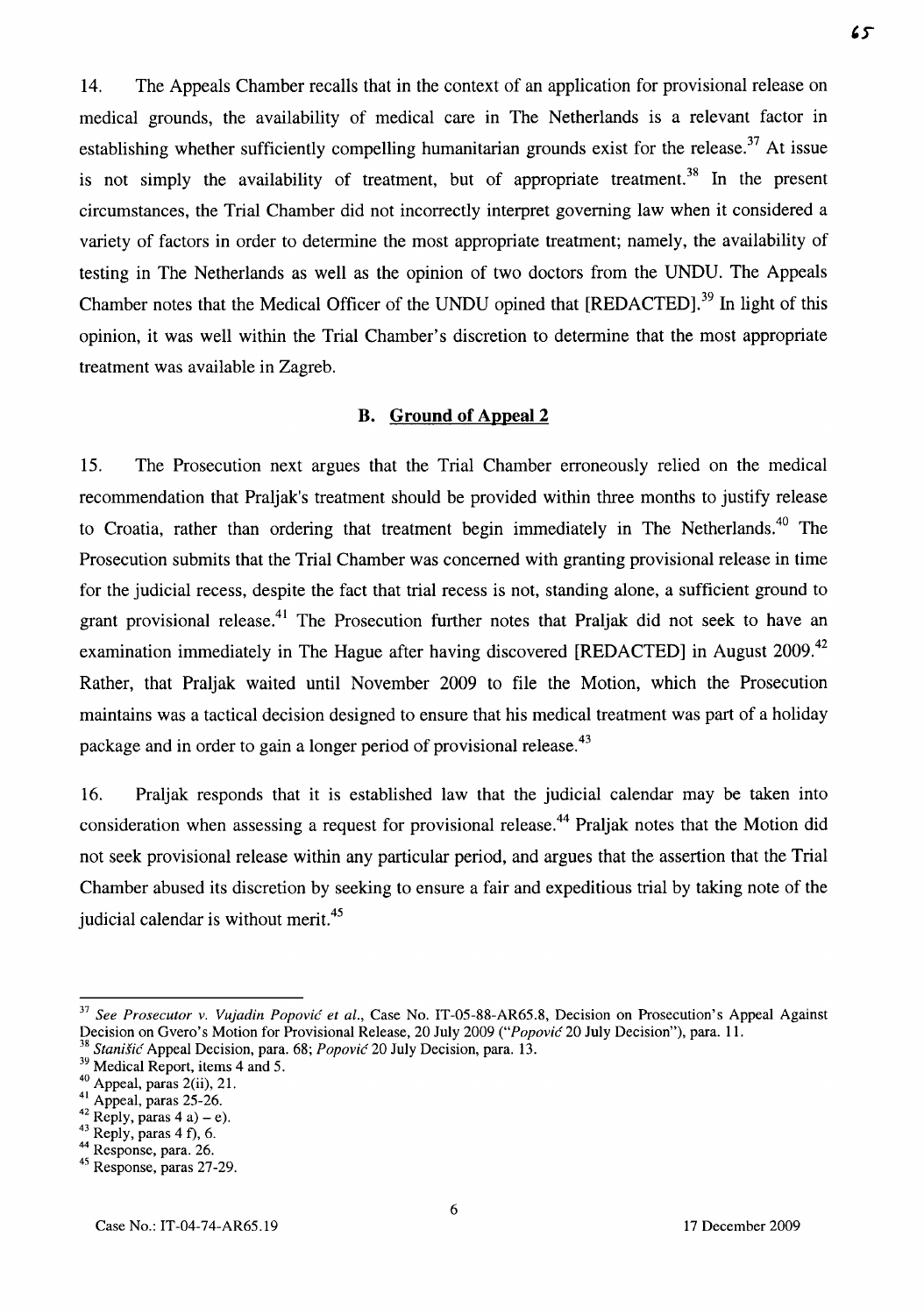17. The Appeals Chamber notes that the Trial Chamber requested, and was refused, the report of the [REDACTED] who examined Praljak on 14 October 2009 by the Medical Officer of the UNDU.46 The Trial Chamber found that in light of the "relatively short period of time it [had] to rule on the Motion", the content of the medical documents already available and the prejudice that might accrue to Praljak from the resulting delay, it was unnecessary to order the UNDU physician to transmit the [REDACTED] report.<sup>47</sup>

18. The Appeals Chamber notes that it is not clear that the Trial Chamber was referring to the upcoming judicial break when noting that time was short; given that the Impugned Decision was issued on 4 December 2009, it is possible that the Trial Chamber was concerned that Praljak receive further treatment within the three months recommended by [REDACTED] on 14 October 2009.<sup>48</sup> In any event, the Appeals Chamber notes that "the judicial activity calendar may be a relevant factor when assessing a request for provisional release, notably to avoid unwarranted disruptions or undue delays in the proceedings."<sup>49</sup> The Appeals Chamber further notes that the Medical Officer of the UNDU opined that  $[REDACTED]$ <sup>50</sup> In light of  $[REDACTED]$ , and the medical evidence already on record, the Appeals Chamber finds that the Trial Chamber would not have abused its discretion even if it indeed took into account the upcoming judicial recess in deciding to rule on the merits of the Motion, rather than waiting for a copy of the [REDACTED] report.

19. Finally, the Appeals Chamber notes that, prior to filing his request for provisional release, [REDACTED],51 and was examined by [REDACTED].52 Consequently, the Appeals Chamber cannot infer that Praljak was tactically delaying the Motion, nor would such a finding support a conclusion that the Trial Chamber committed a discernible error in the Impugned Decision.

#### C. Ground of Appeal 3

20. The Prosecution argues that the Trial Chamber failed to correctly interpret and apply governing law when determining that Praljak could be released in order to [REDACTED].<sup>53</sup> The  $61$ 

<sup>46</sup> Impugned Decision, para. 38. 47 *Id.* 

*<sup>48</sup> See* Medical Report, item 3.

*<sup>49</sup> Prosecutor v. ladranko Prlic et al.,* Case No. IT-04-74-AR65.15, Decision on Prosecution's Appeal Against the Trial Chamber's Decision on Slobodan Praljak's Motion for Provisional Release, 8 July 2009 (public redacted version) *("Prlic* 8 July Decision"), para. 10.

<sup>&</sup>lt;sup>50</sup> Medical Report, item 5.

<sup>51</sup>*See* Motion, Confidential Annex E.

*<sup>52</sup> See* Motion, Confidential Annex F, item 5.

 $53$  Appeal, paras 2(iii), 28; Reply, para. 20.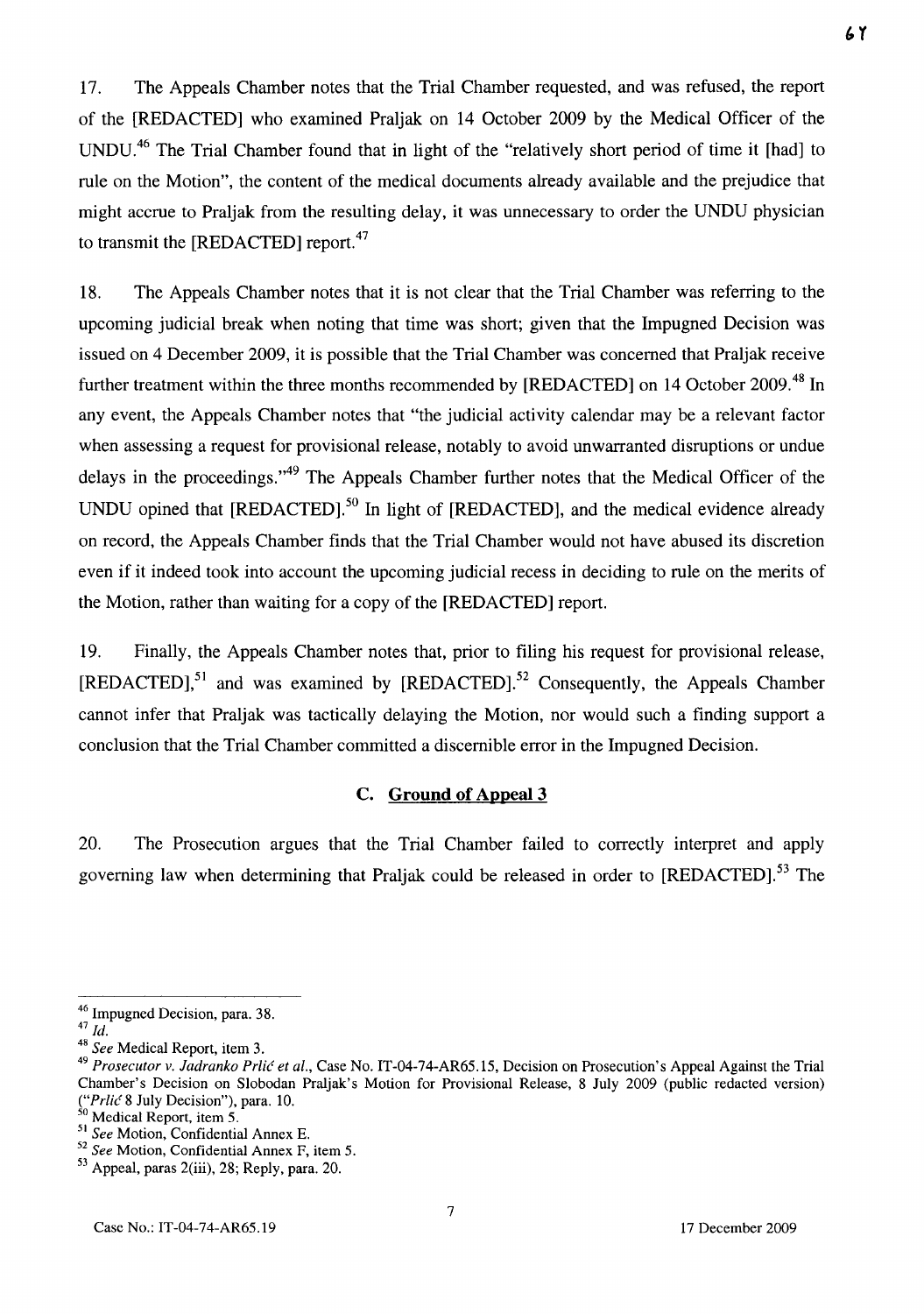Prosecution submits that an overall health benefit resulting from provisional release does not constitute so compelling a humanitarian reason as to justify such release.<sup>54</sup>

21. **In** response, Praljak argues that it is within a Trial Chamber's discretion to consider the overall health benefits accruing from provisional release as part of its analysis of sufficiently compelling humanitarian circumstances.<sup>55</sup> Given that the Appeals Chamber has indicated that his previous requests for provisional release were defective due to lack of medical documentation, Praljak argues that the Trial Chamber was entitled to rely on the newly provided documentation and the diagnosis contained therein.<sup>56</sup> Further, Praljak contends that because the Trial Chamber determined that the [REDACTED] would be beneficial to his continued participation in the proceedings, the Appeals Chamber should not usurp the Trial Chamber's ability to control its courtroom. 57

22. The Appeals Chamber recalls that in and of itself a consideration of the overall health benefit does not constitute a humanitarian circumstance so sufficiently compelling as to justify provisional release.<sup>58</sup> However, unlike Praljak's earlier requests for provisional release,<sup>59</sup> the Trial Chamber was provided with medical documentation concerning the state of Praljak's [REDACTED].60 **In** light of this report, the Trial Chamber held that [REDACTED] was one of the humanitarian reasons justifying provisional release.<sup>61</sup>

23. Consequently, it is plain that the Trial Chamber did not grant provisional release on the basis of an overall health benefit, but rather considered [REDACTED]. The Appeals Chamber finds that the Trial Chamber did not incorrectly interpret governing law in concluding that Praljak's [REDACTED] was a relevant factor to take into account in its assessment of whether there were humanitarian circumstances so sufficiently compelling as to justify provisional release.

#### **D. Ground of Appeal 4**

24. The Prosecution argues that the Trial Chamber abused its discretion in concluding that the two bases for provisional release advanced, though insufficient on their own, gave rise to

8

 $6<sub>3</sub>$ 

<sup>54</sup> Appeal, paras 29-30; Reply, paras 15-16.

<sup>55</sup> Response, paras 30, 32.

<sup>56</sup> Response, para. 31.

<sup>57</sup> Response, para. 32.

*<sup>58</sup> Prosecutor* v. *ladranko Prlic et aI.,* Case No. IT-04-74-AR65.1O, Decision on Prosecution's Appeal of the Trial Chamber's Decision to Provisionally Release the Accused Praljak During the 2008 Summer Recess, 28 July 2008, para. 16.

*<sup>59</sup> See Prlic* 8 July Decision, para. 20.

<sup>&</sup>lt;sup>60</sup> Impugned Decision, para. 41, referring to Confidential Annex D of the Motion.

<sup>&</sup>lt;sup>61</sup> Impugned Decision, paras 42, 44.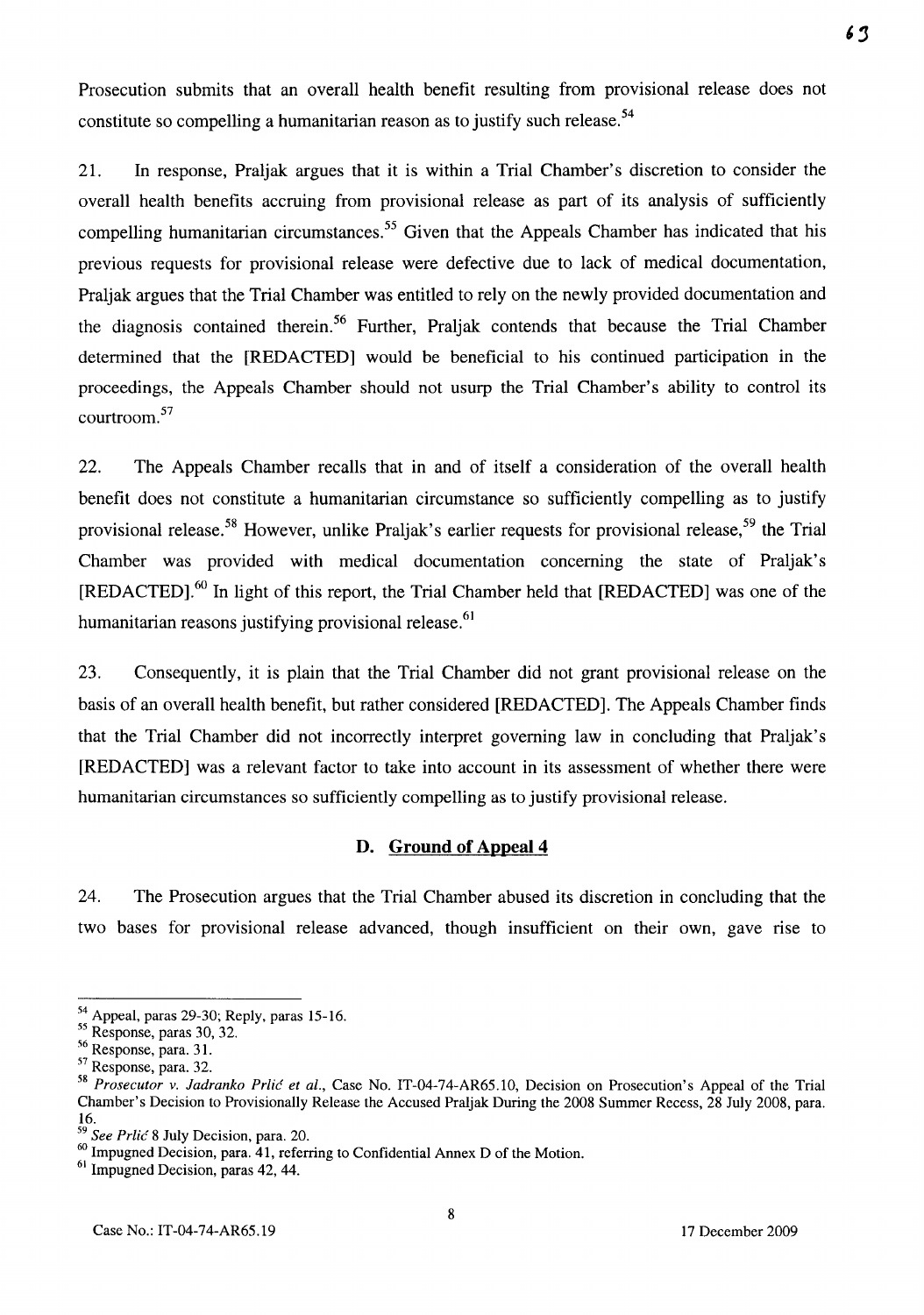compelling humanitarian reasons justifying provisional release when considered in combination.<sup>62</sup> Although the Prosecution concedes that there may be circumstances where individually insufficient factors can satisfy the required standard, it maintains that they do not do so in the present case.<sup>63</sup>

25. Praljak asserts that the Trial Chamber did not combine two insufficient humanitarian reasons into one sufficient reason, and that in fact the correct reading of the Impugned Decision is that the states of Praljak's [REDACTED] were each considered sufficiently compelling by the Trial Chamber.64 Praljak further argues that the Prosecution's mere assertion that his particular circumstances in combination do not justify humanitarian release is insufficient to show that no reasonable trier of fact could come to the determination made by the Trial Chamber.<sup>65</sup>

26. The Appeals Chamber considers that the Prosecution misconstrues the Impugned Decision. The Trial Chamber did not make a finding regarding the sufficiency of each humanitarian ground offered by Praljak in support of his provisional release. Rather, the Trial Chamber analyzed each factor in turn before making its determination that the humanitarian circumstances, in their totality, justified a short period of provisional release.<sup>66</sup> The Appeals Chamber recalls that a Trial Chamber must consider all relevant factors before coming to its decision and consequently finds no error in the Trial Chamber's approach.

## **v. DISPOSITION**

27. For the foregoing reasons, the Appeals is **DISMISSED.** 

9

 $\frac{62}{2}$  Appeal, paras 32-34.

 $63$  Appeal, para. 34.

 $^{\circ4}$  Response, para. 35.

<sup>65</sup> Response, para. 34.

<sup>66</sup> Impugned Decision, para. 42.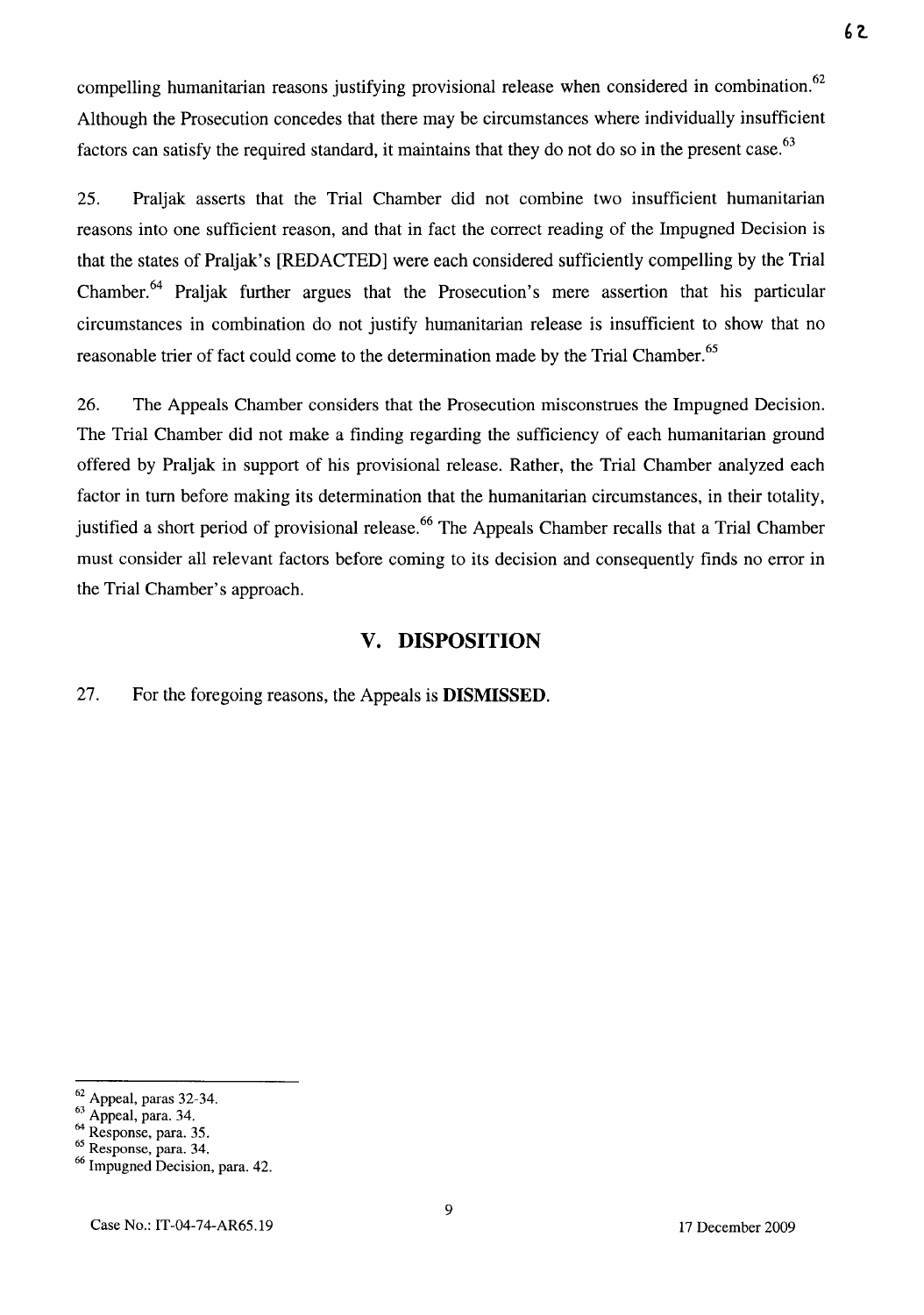Done in English and French, the English text being authoritative.

Judge Carrnel Agius Presiding

Judge Mehmet Güney appends a partly dissenting opinion.

Dated this seventeenth day of December 2009 At The Hague The Netherlands

## **[Seal of the Tribunal]**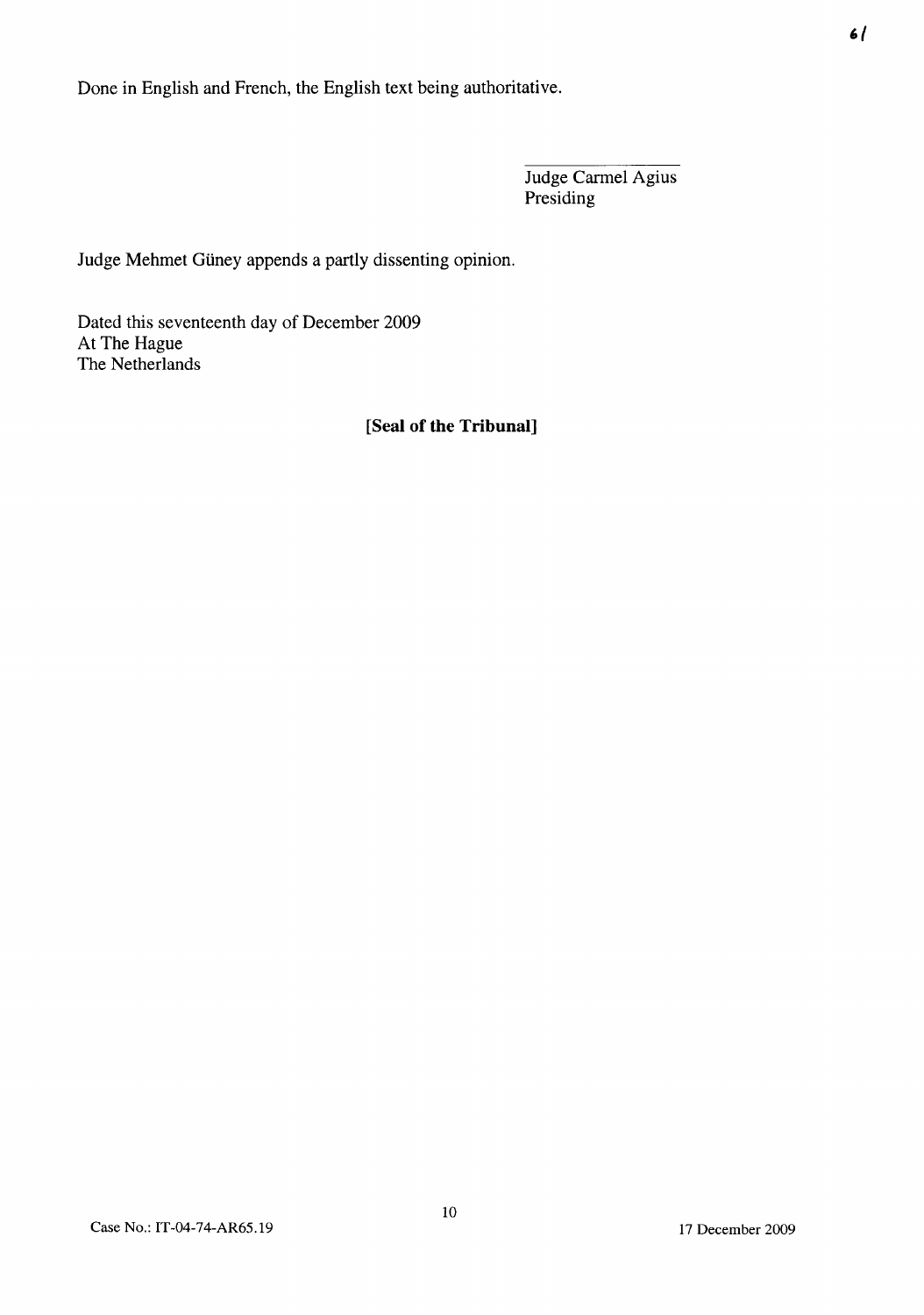## PARTLY DISSENTING OPINION OF JUDGE GÜNEY

1. In a number of previous decisions<sup>1</sup> I expressed my disagreement with the majority of the Judges' interpretation of Rule  $65(B)$  of the Rules of Procedure and Evidence ("Rules")<sup>2</sup> adopted in the 11 March 2008 Decision in the case of *Prosecutor v. Prlić et al.* (« Petković Decision»)<sup>3</sup>. When assessing a motion for provisional release after trial proceedings have passed the stage of a Rule *98bis* decision, the interpretation of the majority imposes an additional requirement of "sufficiently compelling humanitarian reasons" to the enumerated criteria of Rule  $65(B)$  of the Rules.<sup>4</sup>

2. For the same reasons, I face difficulties to follow the Judges' majority opinion in the instant case, which requires the Accused Slobodan Praljak to demonstrate "sufficiently compelling humanitarian reasons" for his motion for provisional release to be considered.

3. However, I concur with the disposition of the Majority Decision in the present case and therefore I support the dismissal of the Appeal.

<sup>&</sup>lt;sup>1</sup> Prosecutor v. Radivoje Miletic, Case No. IT-05-88-AR65.10, Joint Dissenting Opinion of Judges Güney and Liu, 19 November 2009; *Prosecutor v. Ivan Cermak,* Case No IT-06-90-AR65.3, Decision on Ivan Cermak's Appeal against Decision on His Motion for Provisional Release, 3 August 2009; *Prosecutor v. ladranko Prlic et al.,* Case No IT-04-74- AR65.16, Decision on Prosecution's Appeal Against Decision on Pušić's Motion for Provisional Release, 20 July *2009; Prosecutor v. Vujadin Popovic et aI,* Case No IT-05-88-AR65.8, Decision on Prosecution's Appeal Against Decision on Gvero's Motion for Provisional Release, 20 July 2009; *Prosecutor v. ladranko Prlic et al.,* Case No IT-04-74-AR65.14, Decison on Jadranko Prlic's Appeal Against the *Decision Relative a la Demande de Mise en Liberte Provisoire de l'Accuse Prlic,* 9 April 2009, 5 June 2009, Partly Dissenting Opinion of Judge Gtiney; *Prosecutor v. ladranko Prlic et al.,* Case No IT-04-74-AR6S.7, Decision on "Prosecution's Appeal from *Decision Relative a la Demande de Mise en Liberte Provisoire de {'Accuse Petkovic* Dated 31 March 2008", 21 April 2008, Partly Dissenting Opinion of Judge Gtiney; *Prosecutor v. ladranko Prlic et aI.,* Case No IT-04-74-AR6S.8, Decision on "Prosecution's Appeal from *Décision Relative à la Demande de Mise en Liberté Provisoire de l'Accusé Prlić* Dated 7 April 2008", 25 April 2008, Partly Dissenting Opinion of Judge Gtiney; *Prosecutor v. ladranko Prlic et aI.,* Case No IT-04-74-AR65.6, Reasons for Decision on *"Prosecution's Urgent Appeal Against Decision Decision Relative a la Demande de Mise en Liberte Provisoire de l'Accuse Pusic Issued on* 14 *April 2008",* 23 April 2008; *Prosecutor v. Vujadin Popovic et ai,*  Case No IT-OS-88-AR6S.4, Decision on Consolidated Appeal Against Decision on Borovcanin's Motion for a Custodial Visit and Decisions on Gvero's and Miletic's Motions for Provisional Release During the Break in the Proceedings, 15 May 2008, Partly Dissenting Opinion of Judges Liu et Güney.

 $2$  Rules of Procedure and Evidence, as amended on  $4<sup>th</sup>$  November 2008.

<sup>&</sup>lt;sup>3</sup> Prosecutor v. Jadranko Prlić et al., Case No IT-04-74-AR65.5, Decision on Prosecution's Consolidated Appeal Against Decisions to Provisionally Release the Accused Prlic, Stojic, Praljak, Petkovic et Coric, 11 March 2008.

*<sup>4</sup> Prosecutor v. ladranko Prlic et aI.,* Case No IT-04-74-AR6S.S, Decision on Prosecution's Consolidated Appeal Against Decisions to Provisionally Release the Accused Prlić, Stojić, Praljak, Petković and Ćorić, 11 March 2008. I would like to precise that I was not member of the Bench that rendered this decision.